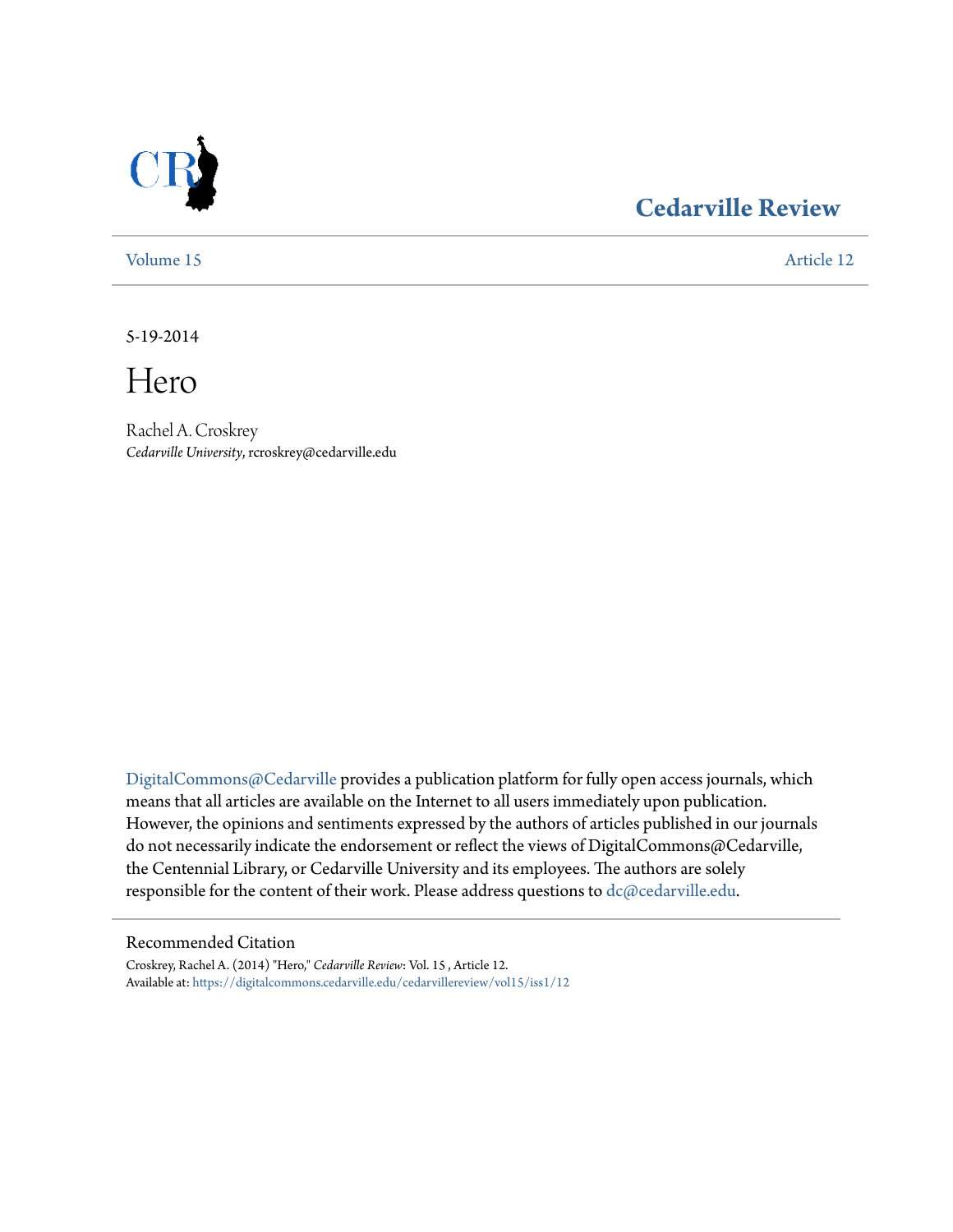## Hero

Browse the contents of [this issue](https://digitalcommons.cedarville.edu/cedarvillereview/vol15/iss1) of *Cedarville Review*.

#### **Description (Optional)**

The boat reflected a stately peacefulness, moored in an Estuary in Cape Cod.

### **Creative Commons License**  $\bigcirc$   $\circ$

This work is licensed under a [Creative Commons Attribution-Noncommercial-No Derivative Works 4.0](http://creativecommons.org/licenses/by-nc-nd/4.0/) [License.](http://creativecommons.org/licenses/by-nc-nd/4.0/)

#### **About the Contributor (Optional)**

Photography is a fun hobby for Rachel Croskrey, a freshman English major. She calls Rhode Island home and has two younger brothers.

Follow this and additional works at: [https://digitalcommons.cedarville.edu/cedarvillereview](https://digitalcommons.cedarville.edu/cedarvillereview?utm_source=digitalcommons.cedarville.edu%2Fcedarvillereview%2Fvol15%2Fiss1%2F12&utm_medium=PDF&utm_campaign=PDFCoverPages)



This photography is available in Cedarville Review: [https://digitalcommons.cedarville.edu/cedarvillereview/vol15/iss1/12](https://digitalcommons.cedarville.edu/cedarvillereview/vol15/iss1/12?utm_source=digitalcommons.cedarville.edu%2Fcedarvillereview%2Fvol15%2Fiss1%2F12&utm_medium=PDF&utm_campaign=PDFCoverPages)